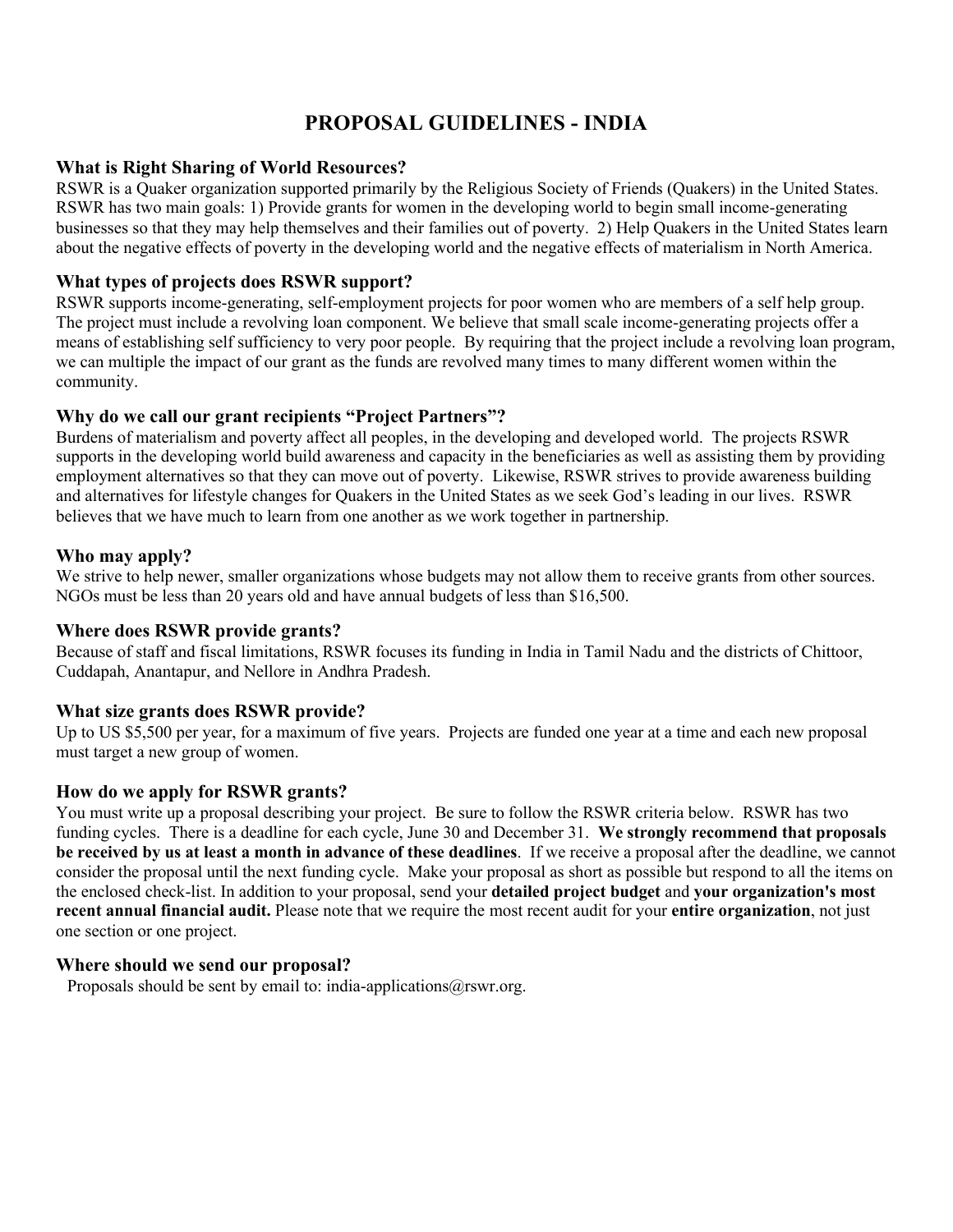## **Criteria for Proposals to Right Sharing of World Resources Approved by RSWR Board on April 18, 2020**

Right Sharing of World Resources gives grants to small, grassroots women's groups that do not have access to other adequate funding. Our grants are for micro-enterprise, self-employment projects. We help with seed money and training so that a group can begin a revolving loan fund for members to take loans to begin their own small businesses. It is important to us that the women work together in self-help groups and use the RSWR resources to help themselves grow into independent and strong groups. Below is our list of criteria that we use in deciding which proposals to consider:

1. Project is located in RSWR geographic project area. In India, the RSWR geographic area is the state of Tamil Nadu and the districts of Chittoor, Cuddapah, Anantapur, and Nellore in the state of Andhra Pradesh.

2. NGOs are no more than 20 years old.

3. Project Coordinators must be women.

4. Project is for women only. RSWR understands that transgender women are women. The women self-help group members must have been a part of the decision making in determining project activities.

5. Proposal should include a clear description of the NGO and Women's Self Help Group:

a. For women's self-help groups include, size and makeup of group, history, current activities and current economic circumstances.

b. For projects in India, also include a short profile of the NGO, and of the NGO director/project coordinator

6. For effective group dynamics, we recommend a group size of 20-35. However, different groups have different organizational structures, so please explain your group structure if your group is larger than 35.

7. Indication that the group is able to receive and use money as intended. In India, we must see the latest annual audit.

8. Group has little or no access to other resources. Annual audited income is less than \$16,500 for an NGO in India.

9. A clear description of the proposed Income Generating Project(s) (IGP). NOTE: The projects must be compatible with the principles which guide the work of RSWR: local self-reliance, sustainability, mutual support and accountability.

10. The Income Generating Projects are viable businesses for the geographic area and have potential to make the women a sustainable living. The proposal should describe an economic plan for each business proposed, including the amount of the loan per woman, the projected monthly gross income, monthly business expenses, loan repayment, and net monthly income projected. We expect the women's business income to bring them above the World Bank International Poverty Line (currently \$1.90 per day) AFTER business expenses, loan repayment, and savings.

11. 20 to 35 women should receive the initial loans.

12. Proposal has a clearly described loan repayment plan which includes annual interest charged, monthly repayment, and length of the repayment period. Interest rates for loans should cover inflation plus a modest amount for administrative expenses, but in no case should they exceed the interest rate an established business person would be able to get from a formal sector lender.

13. The proposal should include a clearly described group savings plan for each woman to save money for emergency needs.